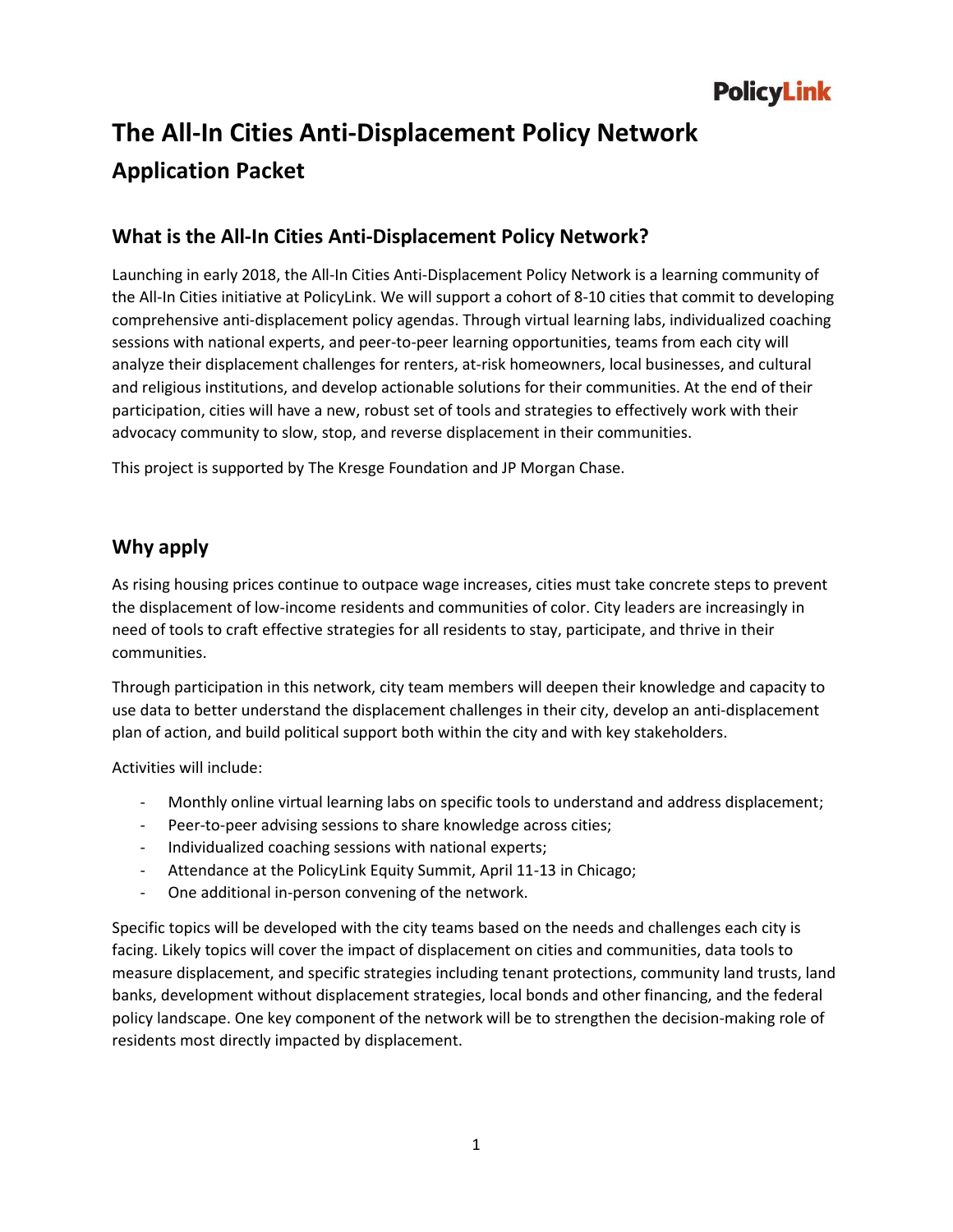# **Who should apply**

We seek to recruit up to 10 city teams who are committed to developing and advancing comprehensive anti-displacement strategies. We are looking for city teams that:

- Have an active interest in addressing displacement in their communities, and preferably a current campaign or plan underway or in development.
- Demonstrate strong political will from local elected officials and agency staff.
- Have a strong track record of working with those most directly impacted by displacement, including low-income residents, communities of color, tenants, at-risk homeowners, local businesses, and cultural and religious institutions.
- Reflect the racial diversity of their community.

The city team should consist of 4-6 participants, including elected and appointed officials, city and agency staff, and community partners. Please consider carefully who should be on your team in order to best ensure success for advancing an anti-displacement agenda in your city. While each place is unique, we anticipate a team might consist of:

- 2-3 people who are lead staff in city or agency government (e.g. staff from housing, community and economic development, redevelopment, planning, or public housing authority);
- 1-2 people who are in appointed or elected positions (e.g. councilmembers, planning commissioners, or housing authority commissioners); and
- 1-2 people from community-based organizations that are advancing anti-displacement strategies (e.g. tenant organizers, advocates, legal aid providers, or community development organizations actively leading anti-displacement campaigns).

## **Key dates**

- ➢ Release call for applications: November 30, 2017
- ➢ Informational webinar about the network: December 14, 2017
- ➢ Application closes: January 19, 2018
- $\triangleright$  Interviews with city team finalists: February 2018
- ➢ Final selection: March 2018
- ➢ First convening at the PolicyLink Equity Summit in Chicago: April 11-13

#### **How to apply**

**Submissions are due by 5 p.m. PT, Friday, January 19, 2018.** The link to the online application is: [https://www.surveymonkey.com/r/AICAntiDisplace.](https://www.surveymonkey.com/r/AICAntiDisplace)

To apply to the network, one person from your team should fill out and submit the online application. This lead applicant can be any member of the team, but should have significant responsibilities related to creating and implementing an anti-displacement plan for the city. Most likely, this person will be located in a city office or agency, but does not necessarily need to be.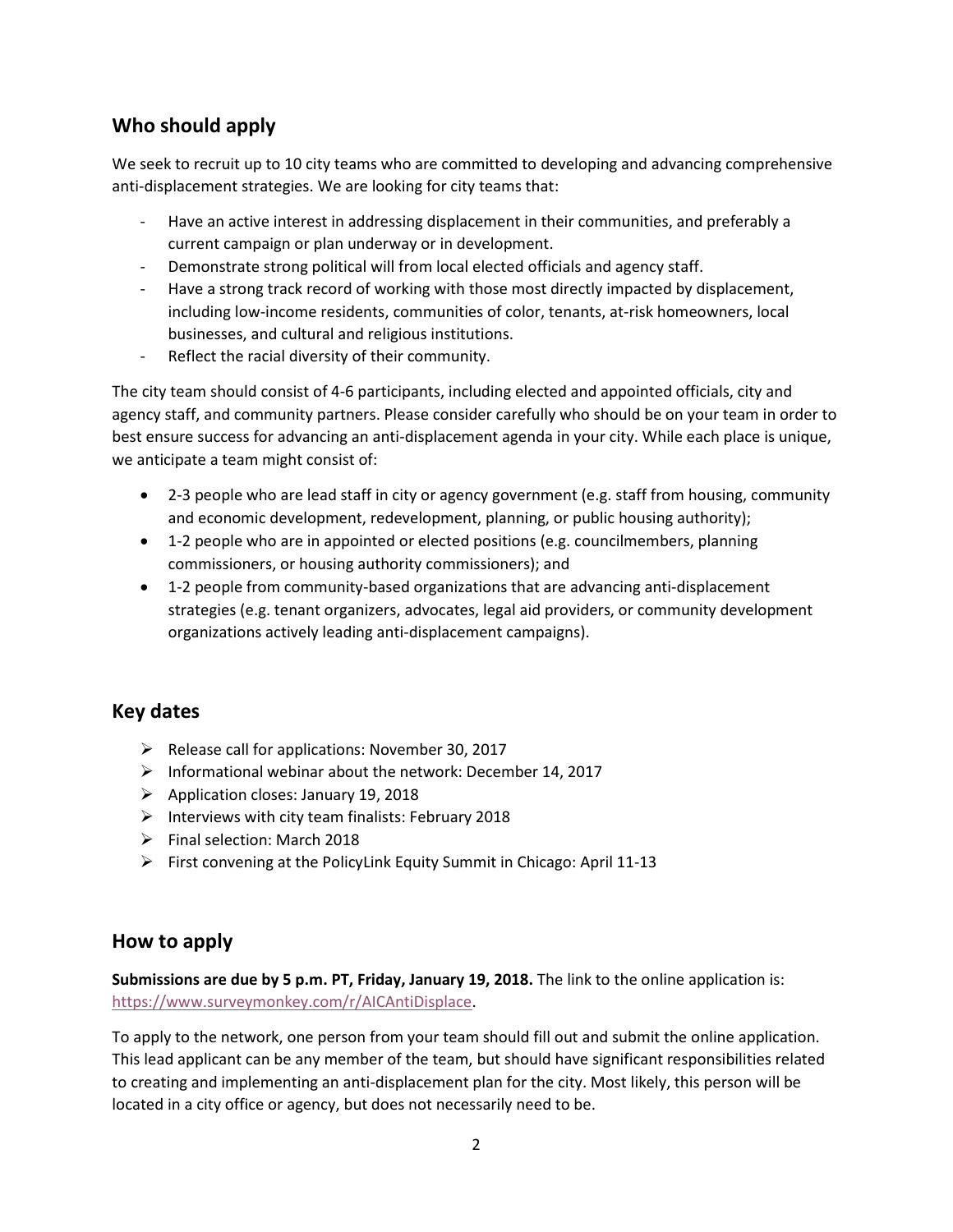Below are all the questions that are in the online application. Once you have begun the online application, you cannot save and return to your answers, so you are strongly encouraged to write out your answers to the below questions in a separate document and copy and paste them into the online form. Please use minimal formatting in your answers, since they may not copy correctly into the form. Note that the maximum length for each response is 200 words, so please be succinct.

In addition to the online application form, each proposed team member is encouraged to submit a letter of support (maximum 2 pages) that demonstrates organizational support for participation in this network. For example, a letter may come from the mayor, city manager, department or agency head, or executive director or board member of a participating community organization. The letter(s) should be uploaded with the online application.

If you have any questions, please reach out to Chris Schildt at [cschildt@policylink.org.](mailto:cschildt@policylink.org)

# **List of application questions**

#### **Team information:**

- 1. Lead applicant contact information:
	- a. Name:
	- b. Title/ role:
	- c. Organization:
	- d. Email and phone number:
- 2. Please provide a list of names and bios (max 100 words each) for every participating member of the team, including the lead applicant. Your city team should consist of 4-6 participants, including elected and appointed officials, city and agency staff, and community partners, and should reflect the racial diversity of your community.
- 3. Please upload any letter(s) of support as single PDF or Word document. Each proposed team member is encouraged to submit a letter of support (maximum 2 pages) that demonstrates organizational support for participation in this network. For example, a letter may come from the mayor, city manager, department or agency head, or executive director or board member of a participating community organization.
- 4. Please explain briefly why these are the right people to participate in order to advance an antidisplacement plan in your city.

#### **Displacement challenges and current efforts:**

1. What displacement challenges does your city currently face? What is your most urgent need? Please describe how you are using data to understand what populations are at risk for displacement.